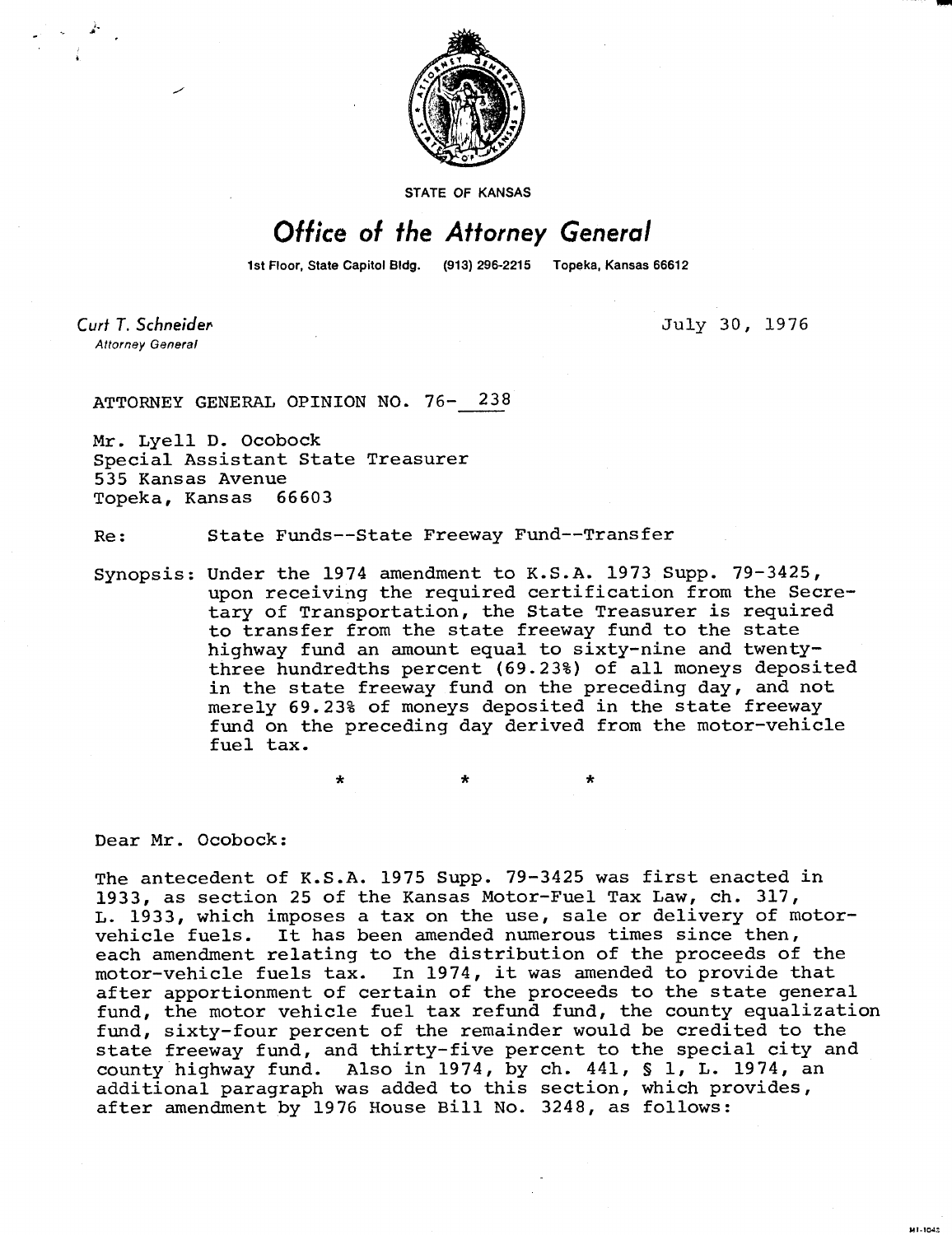Mr. Lyell D. Ocobock Page Two July 30, 1976

> "On July 2, 1974, and on each day thereafter, after the state treasurer has received certification from the secretary of transportation that provisions have been made for the payment of the pro rata share of the amount required to be paid on the next ensuing payment date of either the principal of or the interest on the outstanding highway bonds issued pursuant to K.S.A. 1975 Supp. 68-2304, the state treasurer shall transfer from the state freeway fund to the state highway fund an amount equal to sixty-nine and twenty-three hundredths percent (69.23%) of the moneys deposited in the state freeway fund on the preceding day." [Emphasis supplied.]

You inquire whether, in making the transfer required by the underscored language, the state treasurer shall transfer an amount equal to 69.23% of  $a11$  moneys deposited in the state freeway fund on the preceding day, or an amount equal to 69.23% of only the proceeds of the motor-vehicle fuel tax deposited in the state freeway fund on the preceding day.

The state freeway fund was created in 1969, by ch. 462, § 3, L. 1969, a provision which amended K.S.A. 79-3425, which, in turn was originally enacted as a part of the Kansas Motor-Fuel Tax Law, as pointed out above. The same section which created the fund provided that a designated portion of the proceeds from the motor-vehicle fuels tax were to be credited to the state freeway fund. Section 15 of the same 1969 enactment provided that a designated portion of the proceeds from the special fuels tax were to be credited to the state freeway fund. In 1970, K.S.A. 79-34,104 was amended to provide that a designated portion of the proceeds from the LP gas tax were to be credited to the state freeway fund.

In the 1969 enactment establishing the state freeway fund, its use was directed by section 18 of that act, which became K.S.A. 68-2301(d). In 1974, at the same time K.S.A. 1973 Supp. 79-3425 was amended to provide for transfers from the state freeway fund to the state highway fund, K.S.A. 68-2301 was also amended to conform to that transfer direction, with the addition of the following:

> "(b) All of the moneys deposited in the state freeway fund created in K.S.A. 1973 Supp. 79-3425, and any amendments thereto, except moneys accruing to said fund as a result of the interest or earnings from the investment of moneys in said freeway fund or in the state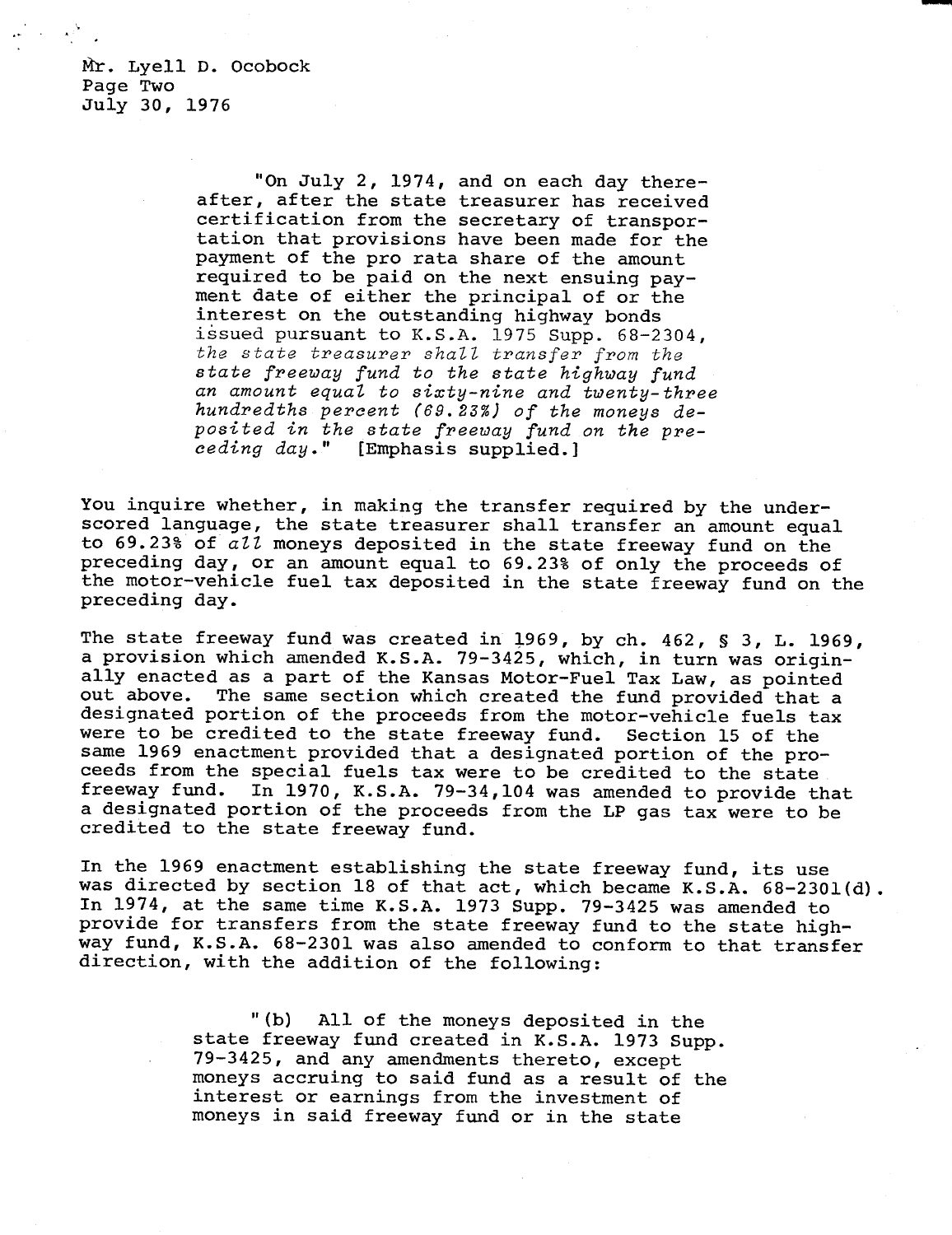Mr. Lyell D. Ocobock Page Three July 30, 1976

> freeway construction fund, as provided in subsection (d) of K.S.A. 68-2311, shall be subject to transfer to the state highway fund, as provided by said K.S.A. 1973 Supp. 79-3425. After any such transfer, and subject to the provisions of K.S.A. 68-2311, the moneys remaining in the state freeway fund shall be expended by the state highway commission . . . ."

Whereas prior to this amendment, all moneys in the state freeway fund except interest earnings were required to be expended for construction of the state system of highways and freeways and for certain other uses, the 1974 amendment of this provision excepted those funds authorized to be transferred from the state freeway fund to the state highway fund pursuant to K.S.A. 1973 Supp. 79-3425 as amended.

Because K.S.A. 1975 Supp. 79-3425 was initially enacted in 1933 as a part of the Kansas Motor Fuel Tax Act, the 1974 addition of the second paragraph, authorizing transfers from the state freeway fund to the state highway fund may on casual reading be construed to apply only to moneys in the state freeway fund derived from the Kansas Motor Fuel Tax Law, K.S.A. 79-3401 et seq. However, a review of the amendments to K.S.A. 79-3425 since 1969 clearly indicates, in my judgment, that the 1974 transfer authority is not so restricted.

In that year, although prior to that time it had related only to distribution of the proceeds of the motor-vehicle fuel tax, K.S.A. 79-3425 was amended to create the state freeway fund, and to direct that a portion of the proceeds from the motor-vehicle fuel tax be credited to that fund. In the same 1969 act, a portion of the proceeds from a separate motor fuels tax, the special fuel tax, was also directed to be credited to the state freeway fund. And in 1970, a portion of the proceeds of yet another motor fuels tax, the LP gas tax, was assigned to the state freeway fund. The 1974 amendment to K.S.A. 1973 Supp. 79-3425 must be considered in light of this history. The language of the second paragraph which was added to that provision in 1974 is not all ambiguous, considered in and of itself, for it clearly directs a transfer of 69.23% of "the moneys deposited in the state freeway fund on the preceding day" without distinguishing among the three motor fuel taxes which contributed to that fund,  $i.e.,$  the motor-vehicle fuel tax, the special fuels tax, and the LP gas tax. If the 1974 amendment is deemed to be ambiguous as to the moneys in the state freeway fund subject to transfer, it is not because of any language in the amendment itself, but because the amendment was added to K.S.A. 1973 Supp. 79-3425, which historically dealt only with motor-vehicle fuel taxes. Any